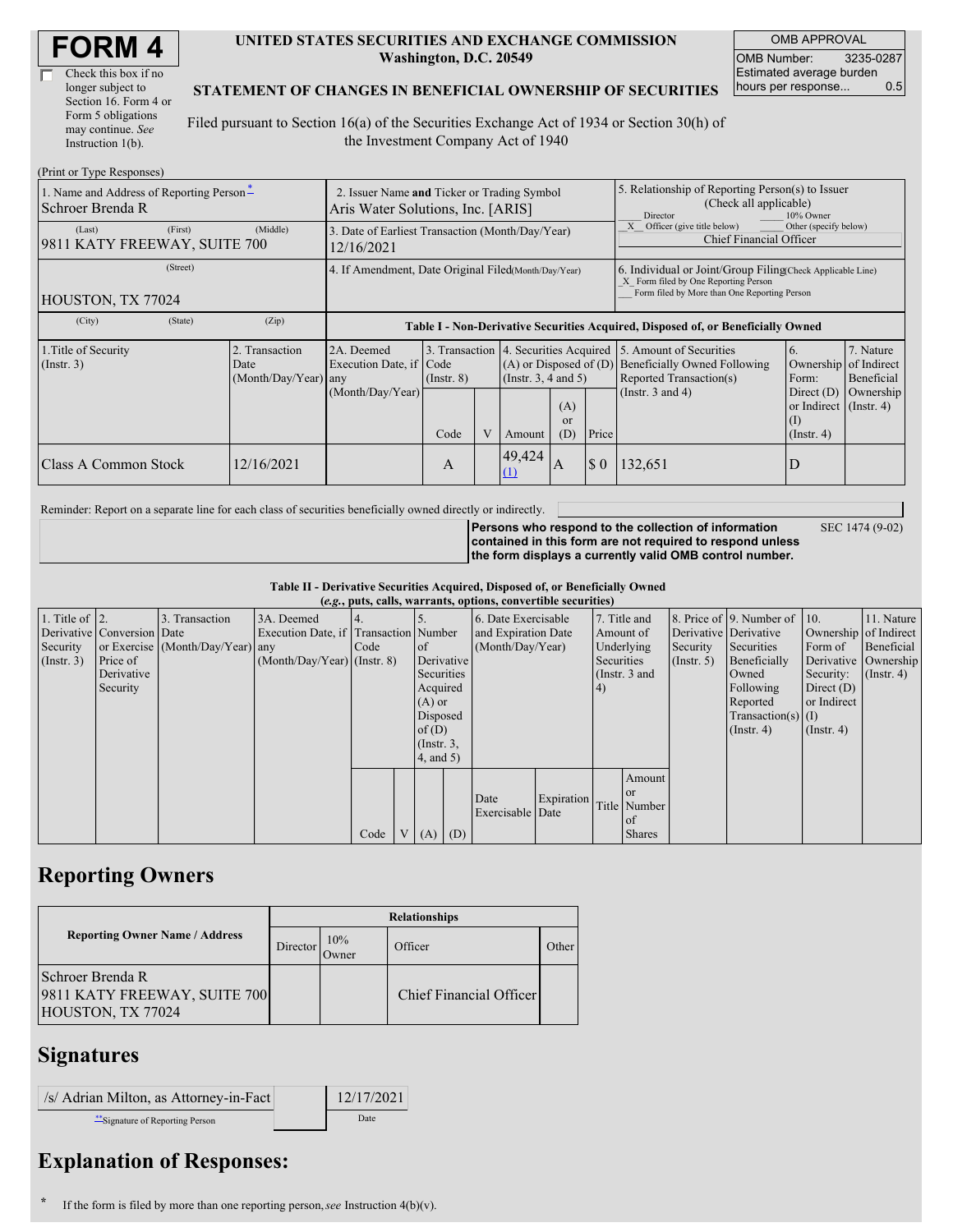**\*\*** Intentional misstatements or omissions of facts constitute Federal Criminal Violations. *See* 18 U.S.C. 1001 and 15 U.S.C. 78ff(a).

**( 1)** share of the Issuer's Class A common stock. The RSUs will vest in the following installments: (i) one-third on December 16, 2022, (ii) one-third on December 16, 2023, and Represents 49,424 restricted stock units ("RSUs") granted under the Aris Water Solutions, Inc. 2021 Equity Incentive Plan. Each RSU represents the right to receive one (iii) one-third on December 16, 2024.

### **Remarks:**

Exhibit 24.1 - Power of Attorney

Note: File three copies of this Form, one of which must be manually signed. If space is insufficient, *see* Instruction 6 for procedure.

Potential persons who are to respond to the collection of information contained in this form are not required to respond unless the form displays a currently valid OMB number.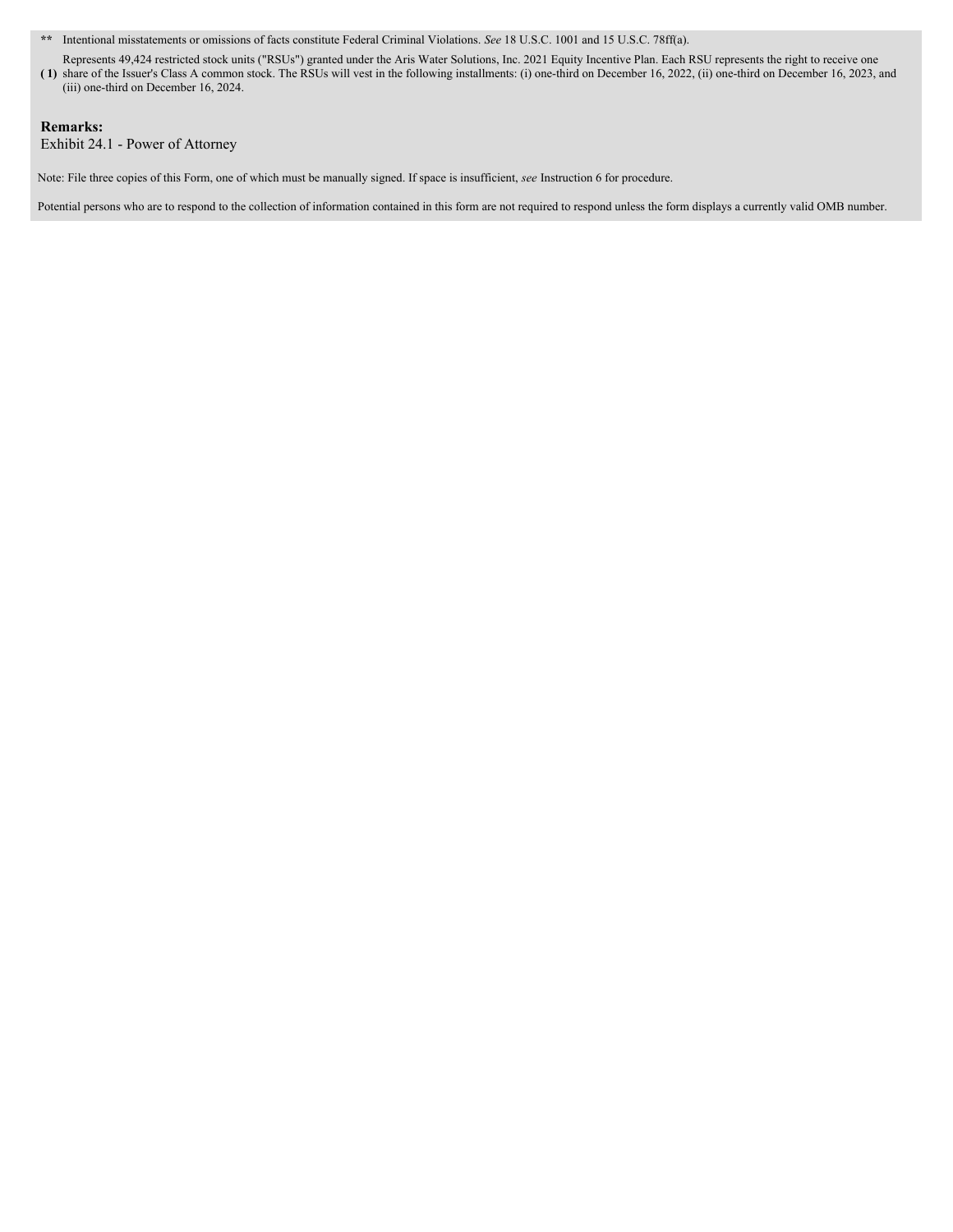#### POWER OF ATTORNEY

Know all by these presents that the undersigned hereby constitutes and appoints Amanda M. Brock and Adrian Milton, and any of their substitutes, signing singly, as the undersigned's true and lawful attorney-in-fact (each of such persons and their substitutes being referred to herein as the "Attorney-in-Fact") with full power to act for the undersigned and in the undersigned's name, place and stead, in any and all capacities, to:

- 1. prepare, execute in the undersigned's name and on the undersigned's behalf, and submit to the U.S. Securities and Exchange Commission (the "SEC") a Form ID, including amendments thereto, and any other documents necessary or appropriate to obtain or update codes, passwords, and passphrases enabling the undersigned to make electronic filings with the SEC of reports required or considered by the Attorney-in-Fact to be advisable under the Securities Exchange Act of 1934 (the "Exchange Act") or any rule or regulation of the SEC;
- 2. prepare, execute and submit for and on behalf of the undersigned any and all reports (including any amendments thereto) the undersigned is required to file with the SEC, or which the Attorney-in-Fact considers it advisable to file with the SEC, under Section 16 of the Exchange Act or any rule or regulation thereunder, with respect to the any security of Aris Water Solutions, Inc. (the "Company"), including Forms 3, 4 and 5 in accordance with Section 16(a) of the Exchange Act and the rules thereunder;
- 3. do and perform any and all acts for and on behalf of the undersigned which may be necessary or desirable to complete and execute any such reports, complete and execute any amendment or amendments thereto, and timely file such reports with the SEC and any securities exchange or similar authority, including but not limited to obtaining, as the undersigned's representative and on the undersigned's behalf, information regarding transactions in the Company's equity securities from any third party, including the Company and any brokers, dealers, employee benefit plan administrators and trustees, and the undersigned hereby authorizes any such third party to release any such information to the Attorney-in-Fact; and
- 4. take any other action of any type whatsoever in connection with the foregoing which, in the opinion of the Attorney-in-Fact, may be of benefit to, in the best interest of, or legally required by, the undersigned, it being understood that the documents executed by the Attorney-in-Fact on behalf of the undersigned pursuant to this Power of Attorney shall be in such form and shall contain such terms and conditions as the Attorney-in-Fact may approve in the Attorney-in-Fact's discretion.